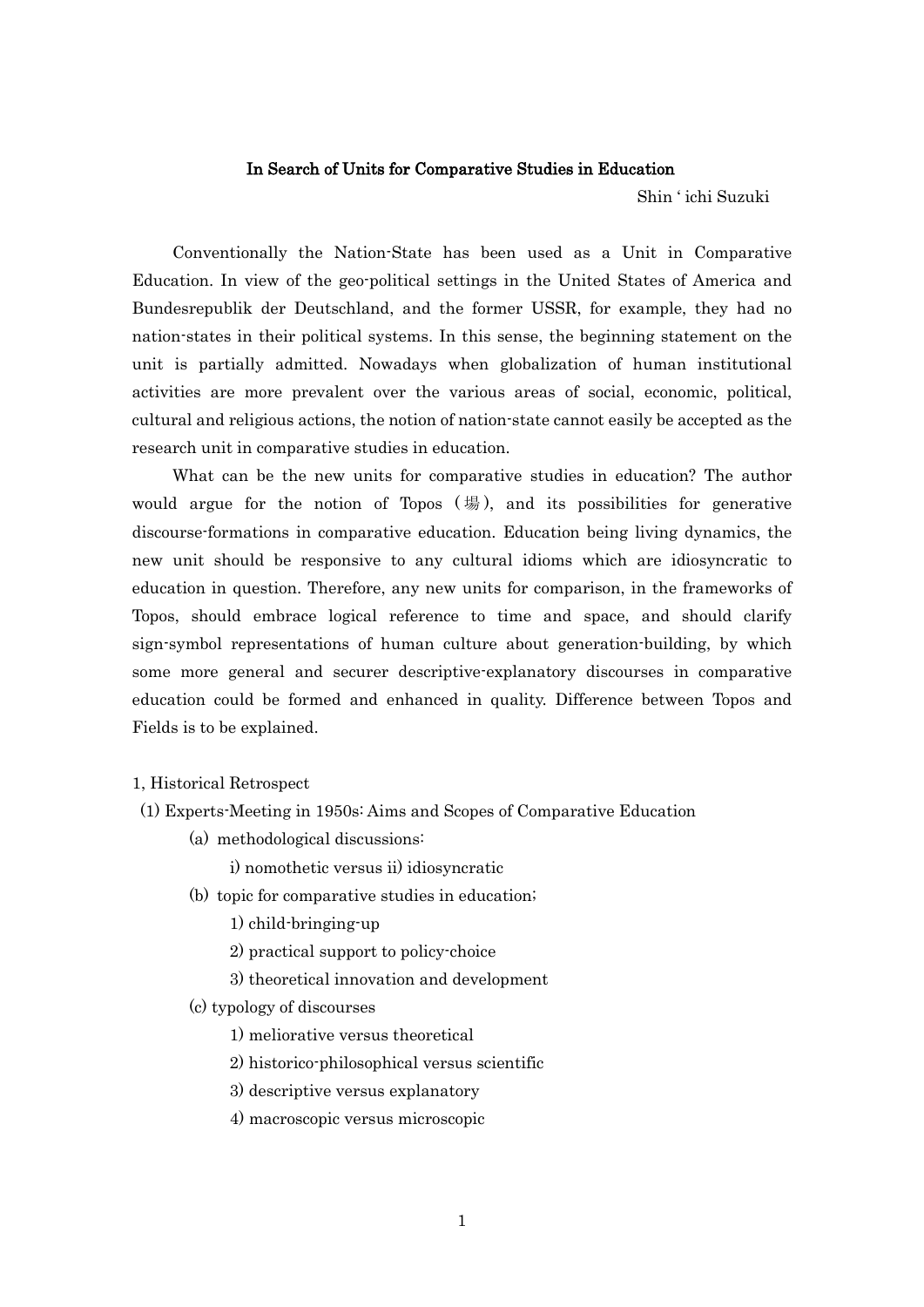(2) Trends in 1960s: New Waves

(a) various text-books

 Noah and Ecstein, Edmund King, Robert Ulrich, I. L. Kandel Brian Holmes, V. Mallionson, etc

- (b) Common Issues
	- 1) terminology
	- 2) data
	- 3) theoretical assumption: European or American origins positivism, logical positivism, structuralism, epistemology, pragmatism, behaviorism neo-Marxism, existentialism
- (c) Problem Approach: Brian Holmes
	- 1) theoretical presupposition; John Dewey and Karl Popper
	- 2) theoretical features; falisifiability and problem-solution (processes)
	- 3) post-relativism in physics

(3) Assumptions on Governance: "Democracy"—image of 'man' or 'the world-view'

- (a) 'citizenship'; individualism versus collectivism
- (b) principles of parity of esteem
- (c) educability of human beings

(4) New Tasks for International / Global Governance

—How to overcome various '—ism's' ?

- (a) state-centrism
- (b) ethno-centrism
- (c) anthropo-centrism
- (d) capital centrism : re-definition of 'capital'
- (e) Euro-centrism (cultural monopoly or dominance over multi-cultues)

(5) New Units for Comparative Studies in Education

(a) innovative conceptions of 'education'—liberation from "—centrism"

Assumptions A I : Categorical Relationships for Education-Knowledge

 $\alpha$ ; Children grow (A-I- $\alpha$ )

 $β$ ; The Grown-up's help Children grow  $(A-I<sup>-</sup>β)$ 

 $γ$ ; The Grown-up's grow with Children (A-I- $γ$ )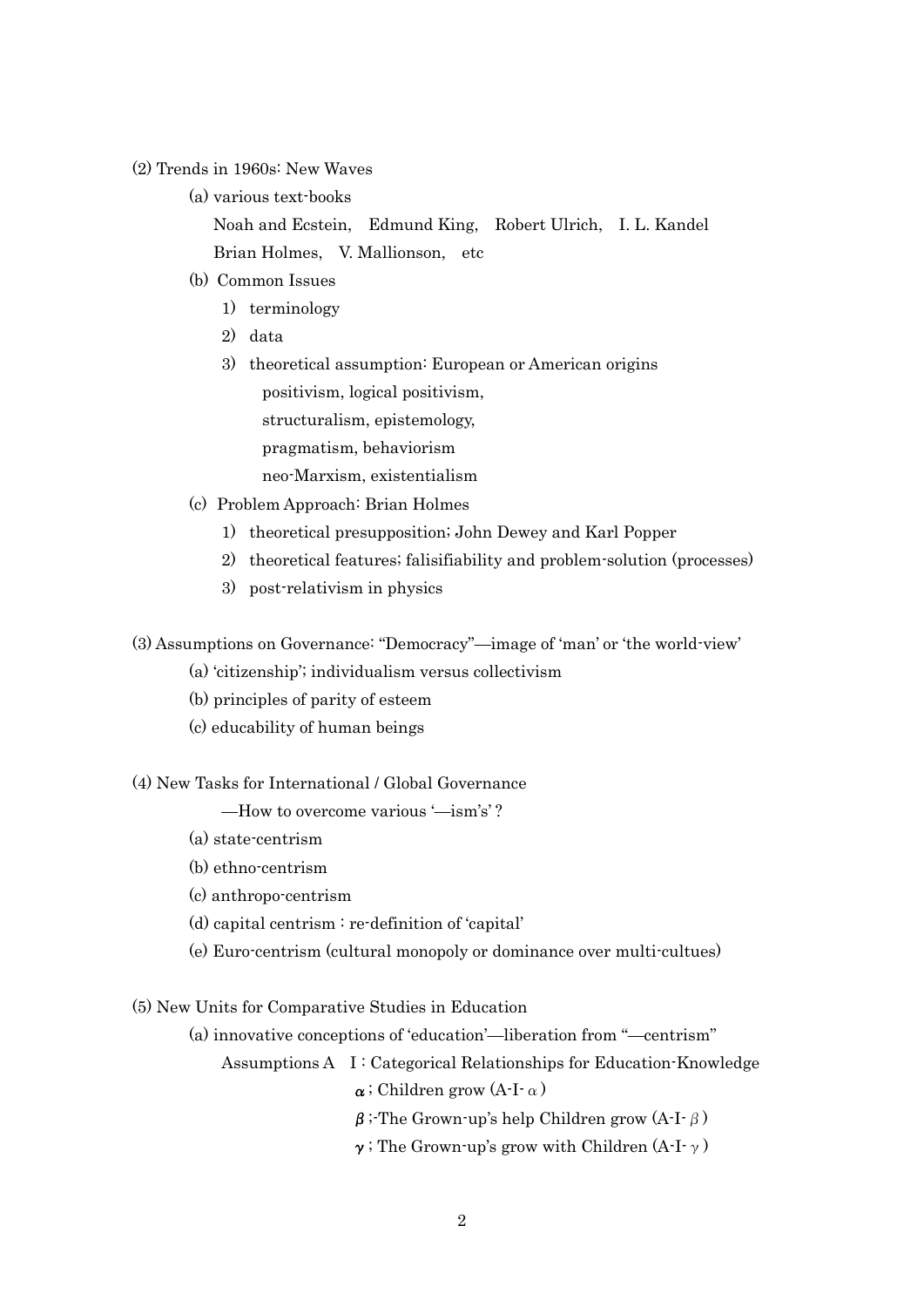Assumption B II : Meta-Categories of / for Human Growth (Development)  $\alpha$ ; Matter (Natural Beings) relates with Matter (B-II- $\alpha$ )  $β$ ; Human Beings relate with Matter (B-II- $β$ )  $\gamma$ ; Human Beings relate with Human Beings (B-II $\gamma$ ) Corollary A to Assumption B:  $\alpha$ ; Living Beings relate with Natural Beings (C-A- $\alpha$ )  $β$ ; Living Beings relate with Living Beings (C-A- $β$ ) γ; Living Being relate with Human beings  $(C-A-γ)$ (b) framework of human conceptualization —'estrangement or alienation' of experiences Assumption C III: definition of human experience Experience = being in the series of situations Situation = structure of 'environments' and 'subject' Environment = meaningfully selected surroundings Corollary B to Assumption C: Environment = 'subject' in the structure(s) of "B-II- $\alpha$  +  $\beta + \gamma$ " with meaning 'subject' = body-mind complex, first, in Assumption B, and, second, in Corollary A Assumption D IV; conceptions = abstract alienation of experiences by ways of, first, voice and body, and second, signs, symbols and word, finally languages with grammar Corollary C to Assumption D:  $\alpha$  five senses of human beings; 1) base of conceptual representation, and 2) basic ways (path) of representations β conception; 1) cycle of abstract utterance of alienated human experiences 2) cycle of hermeneutic acceptance, understanding and representation of human experiences γ discourse; 1) one mode of representation in language 2) orders; relating to the extent of abstract order of conceptions, there come two orders, at least